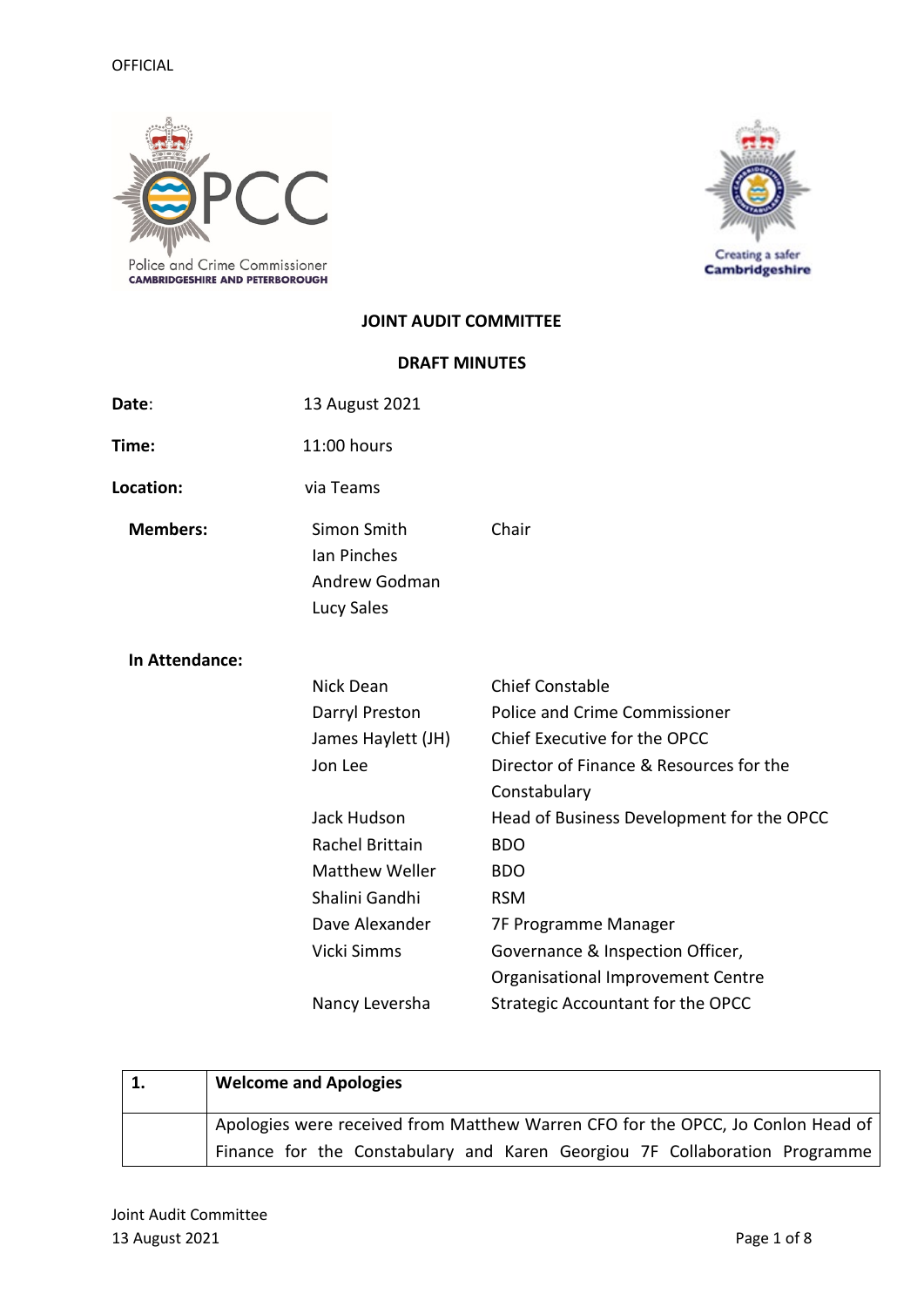|    | Manager.                                                                                                                                                                                                                                                                                                                                                                                                                                                                                                                                                                                                                                                                                                                                                                                                 |
|----|----------------------------------------------------------------------------------------------------------------------------------------------------------------------------------------------------------------------------------------------------------------------------------------------------------------------------------------------------------------------------------------------------------------------------------------------------------------------------------------------------------------------------------------------------------------------------------------------------------------------------------------------------------------------------------------------------------------------------------------------------------------------------------------------------------|
|    | SS welcomed everybody to the meeting and as a committee congratulated DP on his                                                                                                                                                                                                                                                                                                                                                                                                                                                                                                                                                                                                                                                                                                                          |
|    | election and welcomed him to his first audit committee meeting.                                                                                                                                                                                                                                                                                                                                                                                                                                                                                                                                                                                                                                                                                                                                          |
| 2. | <b>Declarations of Interest</b>                                                                                                                                                                                                                                                                                                                                                                                                                                                                                                                                                                                                                                                                                                                                                                          |
|    | No new declarations were stated.                                                                                                                                                                                                                                                                                                                                                                                                                                                                                                                                                                                                                                                                                                                                                                         |
| 3. | Agreement of the minutes from the last meeting held on 29 April 2021                                                                                                                                                                                                                                                                                                                                                                                                                                                                                                                                                                                                                                                                                                                                     |
|    | The minutes were agreed as factually correct.                                                                                                                                                                                                                                                                                                                                                                                                                                                                                                                                                                                                                                                                                                                                                            |
|    | SS recalled the conversation about under £50k Procurement from the April meeting and<br>asked if there was an update. JL stated general orders have been published and<br>processes have been amended. Cambs has a no PO no pay policy, and there has been<br>reminders to staff involved in procurement activity about seeking 3 quotes for spend<br>between £5k and £50k. New suppliers required documentation has been tightened and<br>IA will be undertaking their follow up audit.                                                                                                                                                                                                                                                                                                                 |
|    | <b>Resolved</b>                                                                                                                                                                                                                                                                                                                                                                                                                                                                                                                                                                                                                                                                                                                                                                                          |
|    | The minutes were agreed as correct.<br>(i)                                                                                                                                                                                                                                                                                                                                                                                                                                                                                                                                                                                                                                                                                                                                                               |
| 4. | <b>7F Collaboration Update</b>                                                                                                                                                                                                                                                                                                                                                                                                                                                                                                                                                                                                                                                                                                                                                                           |
|    | SS thanked DA for joining us.                                                                                                                                                                                                                                                                                                                                                                                                                                                                                                                                                                                                                                                                                                                                                                            |
|    | DA stated slides 2-4 show the work that has been delivered and the benefits. Slide 6<br>shows workstreams that have not been progressed. Slide 7 shows current projects.<br>Slide 8 shows the timeline for the current projects. Slides 9 and 10 show risks and<br>issues tracked on a Programme and Project level. This shows the medium high risks for<br>the Programme, there are no high Programme risks. Slide 11 shows the team budget<br>for staff and consultancy. The team provides extensive support to 7F meetings. The<br>PCCs committed to the current programme of work at the Easter Region Summit in<br>July, however, they have agreed for the team to transition to a 7F Network. The<br>transition budget and resources will be presented to the Eastern Region Summit in<br>October. |
|    | JH added that the differences across 7 Forces and 14 Corporation Soles along with<br>existing collaboration projects, the slide showing projects not progressed shows the<br>robustness of our governance and that there is considerable scrutiny.                                                                                                                                                                                                                                                                                                                                                                                                                                                                                                                                                       |
|    | LS thanked DA for the presentation and asked in terms of the vetting BOT and<br>potentially AI in the future, what policies are in place, are they on a 7F level or<br>individual forces have their own? DA answered there is a 7F Policy Group which will                                                                                                                                                                                                                                                                                                                                                                                                                                                                                                                                               |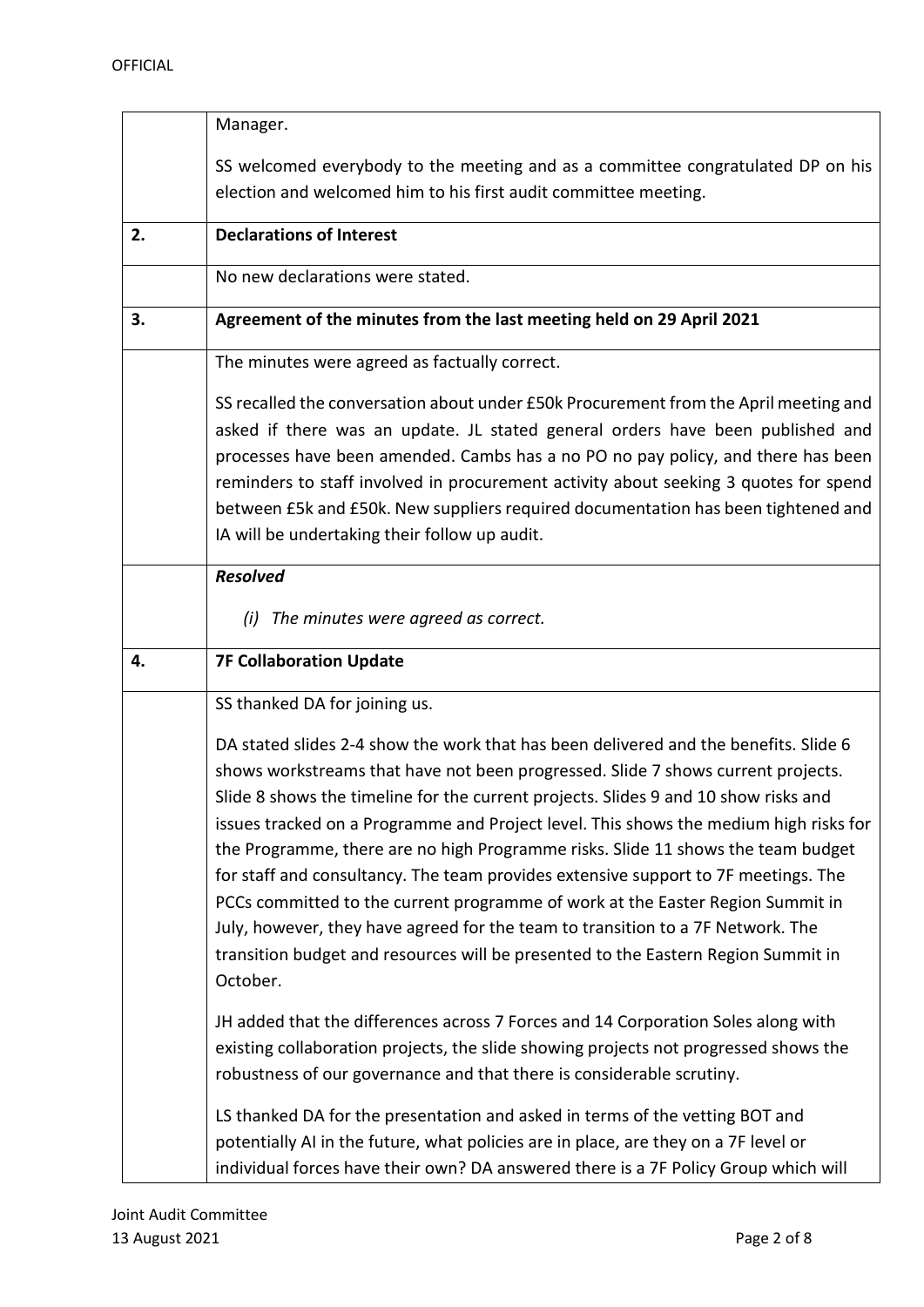|    | draft 7F policies, but the local application is covered by local procedures. ND added        |
|----|----------------------------------------------------------------------------------------------|
|    | there is a national Authorised Professional Practice (APP) for vetting, we have just         |
|    | appointed a Strategic Co-ordinator in Vetting to align various policies and procedures       |
|    | and maintain governance.                                                                     |
|    |                                                                                              |
|    | SS asked what the process is behind the risk register. DA stated the risks shown are         |
|    | just the Medium-high but there is a matrix and procedure. The full risk register has         |
|    | much more detail, this is just for presentation purposes. The 7F Programme Board             |
|    | considers and monitors risks.                                                                |
|    | SS thanked DA for his attendance.                                                            |
|    | <b>Resolved</b>                                                                              |
|    | (i)<br>The Committee noted the update.                                                       |
| 5. | <b>Draft Statement of Accounts 2020/21</b>                                                   |
|    | JL stated there are three sets of draft accounts, one for the Chief Constable, one for the   |
|    | PCC and a Group set. Key dates are draft accounts to be completed by end of July, this       |
|    | was achieved even with the team working remotely. Final Accounts deadline is the end         |
|    | of September. The Public inspection period started on 19 July for a 30-day period which      |
|    | ends on 27 August. Nothing has been brought to JL's attention.                               |
|    | A briefing was held for JAC members on 29 July. In terms of key numbers from the Group       |
|    | accounts:                                                                                    |
|    | Income & Expenditure £186m deficit mainly due to the Pension fund and accounting<br>entries. |
|    |                                                                                              |
|    | Balance sheet the debtors and creditors are higher than previous years as Cambs              |
|    | received a national ESMCP Grant of £18m to be administered. Overall there is a net           |
|    | liability of £1.7bn linked to the pension and this is standard in all Public Sector accounts |
|    | and is consistent with 2019/20.                                                              |
|    |                                                                                              |
|    | There was a slight decrease in useable reserves as there was planned use of the Capital      |
|    | reserve. We were able to top up some earmarked reserves from an underspend at the            |
|    | year end.                                                                                    |
|    | The Audit has started and is progressing well, sample testing is underway and likely sign    |
|    | off will be in October/November which is the same as last year due to the Pension Fund       |
|    | audit at the County Council not being complete by September.                                 |
|    | SS thanked JL for the updates and the helpful presentation, he added that the                |
|    | committee noted the excellent work by the Finance Team.                                      |
|    |                                                                                              |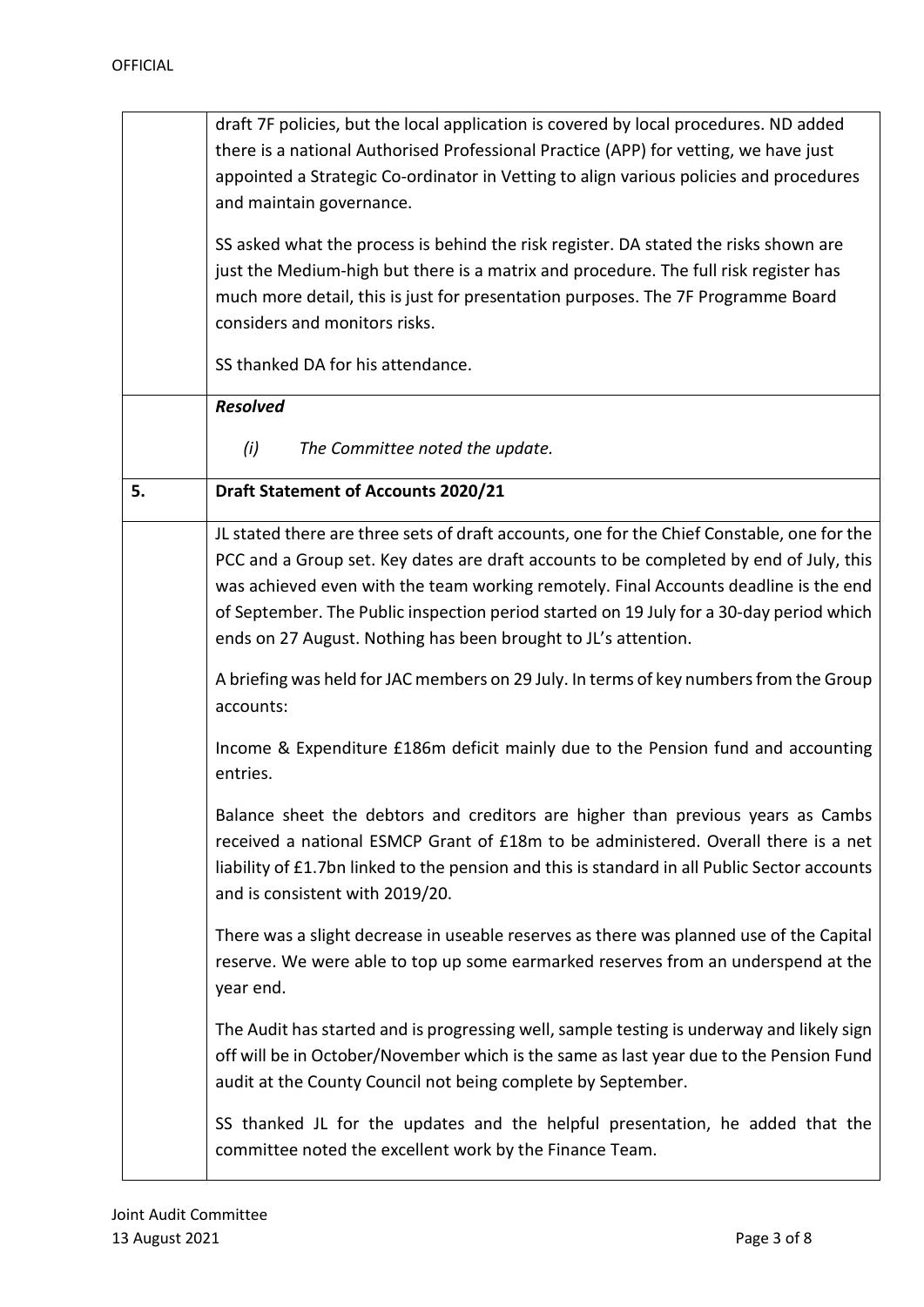|    | RB confirmed the audit had starred and was progressing well. Normally there would<br>have been an earlier visit but everything has been condensed this year. All the systems<br>work is complete, other testing is underway. The County pension auditor has been in<br>contact and RB is hopeful that October or early November for sign off is achievable and<br>the audit is on track. The 30 September deadline is unachievable and a lot of public<br>bodies will not make the deadline. BDO have just undertaken a big recruitment drive so<br>will be fully resourced for next year's audits.<br>MW added he has nothing further to report to the committee at this stage.<br>SS stated last year's performance was very good in comparison with the sector and<br>sounds like we are in as good a place as last year. |
|----|------------------------------------------------------------------------------------------------------------------------------------------------------------------------------------------------------------------------------------------------------------------------------------------------------------------------------------------------------------------------------------------------------------------------------------------------------------------------------------------------------------------------------------------------------------------------------------------------------------------------------------------------------------------------------------------------------------------------------------------------------------------------------------------------------------------------------|
|    | Resolved:                                                                                                                                                                                                                                                                                                                                                                                                                                                                                                                                                                                                                                                                                                                                                                                                                    |
|    | (i)<br>The committee noted the updates.                                                                                                                                                                                                                                                                                                                                                                                                                                                                                                                                                                                                                                                                                                                                                                                      |
| 6. | <b>Treasury Management Review 2020/21</b>                                                                                                                                                                                                                                                                                                                                                                                                                                                                                                                                                                                                                                                                                                                                                                                    |
|    | JL stated there is a Treasury Management Code and Prudential Code which provide a<br>tight framework to operate within. Changes to the ability to borrow for commercial<br>property have been in the news, but we haven't done this. There are three reports the<br>Strategy that comes at the start of the financial year, a mid-year review and an end of<br>year review which reviews against expectations in the Strategy and reports any<br>deviations from it. There is nothing significant to report and we have operated within<br>the strategy.                                                                                                                                                                                                                                                                     |
|    | Page 2 shows capital expenditure, there was no land purchased although it had been<br>budgeted for so the actual expenditure was less than budgeted. This also meant we<br>didn't undertake any additional borrowing.                                                                                                                                                                                                                                                                                                                                                                                                                                                                                                                                                                                                        |
|    | Page 3 shows the PCC as £4m under borrowed, we will have to draw down more but<br>this is a good position. We have not breached the authorised limit or operational<br>boundary. Financing costs are 0.8% of net revenue stream. This will increase up to 2.19%<br>which reflects the Capital Programme and no Capital Grant, so all borrowing has to<br>come from revenue. Cambs has a history of low borrowing but with an ageing estate<br>and operational requirements will drive borrowing up.                                                                                                                                                                                                                                                                                                                          |
|    | Page 8 shows a budgeted investment return of £114k which was not achieved, £53k was<br>achieved but we only invest in secure investments.                                                                                                                                                                                                                                                                                                                                                                                                                                                                                                                                                                                                                                                                                    |
|    | <b>Resolved:</b><br>The group noted the report.<br>(i)                                                                                                                                                                                                                                                                                                                                                                                                                                                                                                                                                                                                                                                                                                                                                                       |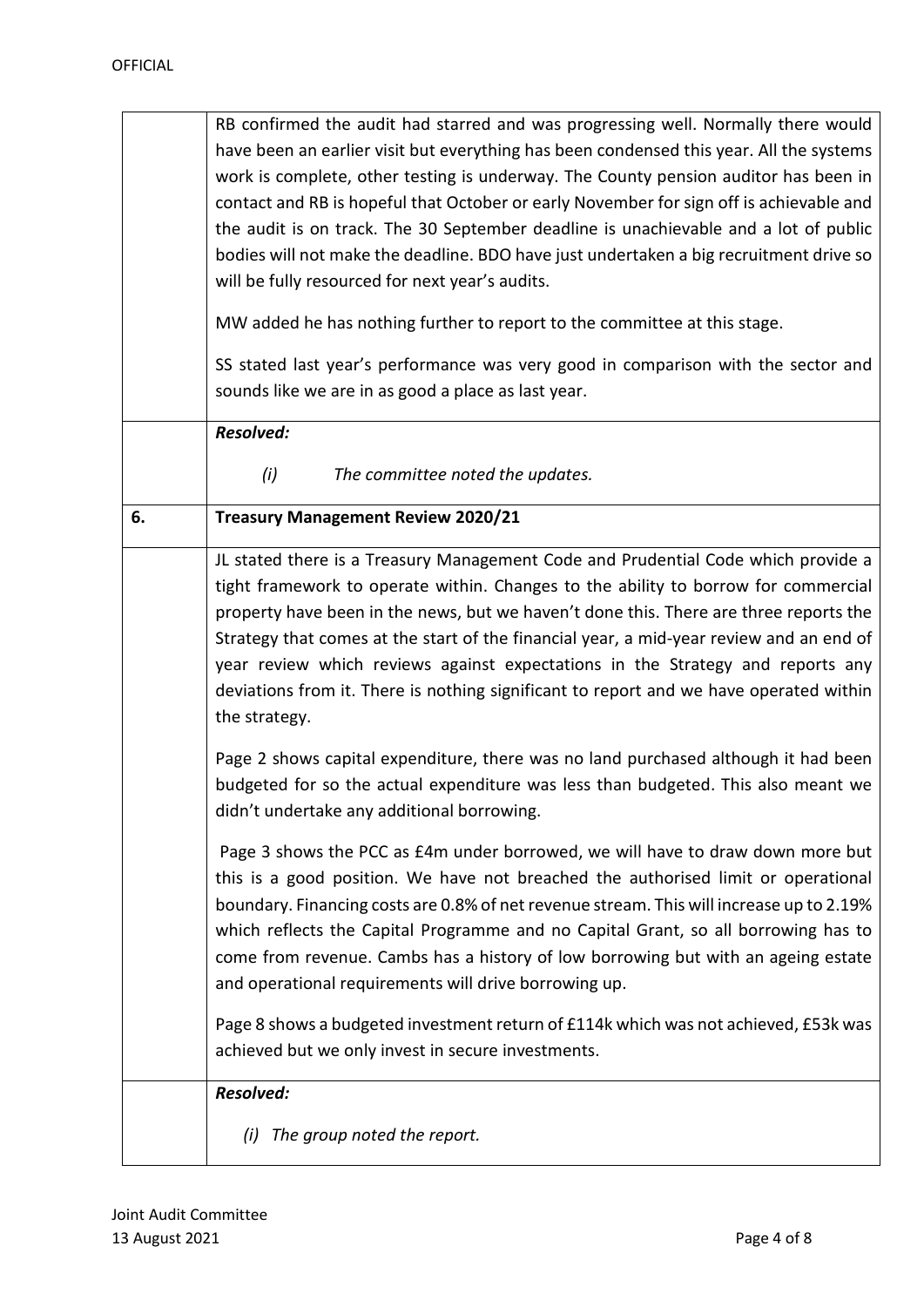| 7. | Internal Audit Annual Report 2020/21 and Progress Report 2021/22                                                                                                                                                                                                                                                                                                                                                      |
|----|-----------------------------------------------------------------------------------------------------------------------------------------------------------------------------------------------------------------------------------------------------------------------------------------------------------------------------------------------------------------------------------------------------------------------|
|    | Annual Report: SG stated the Annual Report provides the totality of the IA work<br>undertaken during 2020/21 and a positive green/amber opinion for both the PCC and<br>the Chief Constable. Appendix B lists a summary of the work undertaken. The only<br>negative opinion was BCH Procurement.                                                                                                                     |
|    | SS asked if negative opinions could drag down the overall opinion and that the<br>committee needs to consider the impact. SG stated RSM look at the opinion on balance<br>and Cambs only were all reasonable or substantial assurance but a number of negative<br>opinions could affect the overall opinion.                                                                                                          |
|    | Progress Report: SG stated two Cambs only reports had been finalised: Estates Project<br>Management and Risk Management. There are two BCH audits in progress. Appendix A<br>shows some changes in timing with reasons.                                                                                                                                                                                               |
|    | Estates Project Management achieved a reasonable assurance with four medium and<br>one low priority management actions. The audit found there was a robust framework<br>with monitoring and governance.                                                                                                                                                                                                               |
|    | Risk Management was a positive opinion, OPCC received a substantial assurance and<br>the Constabulary a reasonable assurance. Four low and one medium management<br>actions have been agreed.                                                                                                                                                                                                                         |
|    | SS noted the medium action on how risk is documented and links to scoring is an issue<br>of importance. SG agreed it is fundamental and they raise this in a lot of organisations.                                                                                                                                                                                                                                    |
|    | <b>Resolved:</b>                                                                                                                                                                                                                                                                                                                                                                                                      |
|    | The group noted the updates.<br>(i)                                                                                                                                                                                                                                                                                                                                                                                   |
| 8. | <b>Operational Risk Register</b>                                                                                                                                                                                                                                                                                                                                                                                      |
|    | ND stated the update is based on the red risks.                                                                                                                                                                                                                                                                                                                                                                       |
|    | The risk of cyber disruption has increased in recent months and various attacks<br>nationally have been reported. There has been a whole host of compliance activity<br>including BCH making full migration to 365 which offers extra protection. There is a<br>table top exercise on 14 October with local and national experts and ND stated he was<br>extending an invitation to a member(s) to observe the event. |
|    | The risk of non-compliance with data protection has been an increasing issue but work<br>is progressing under the Information Management Plan to enhance provision and ICT<br>have secured a contractor.                                                                                                                                                                                                              |
|    | IP asked why ICT have been unable to undertake monthly deletions? ND stated he thinks                                                                                                                                                                                                                                                                                                                                 |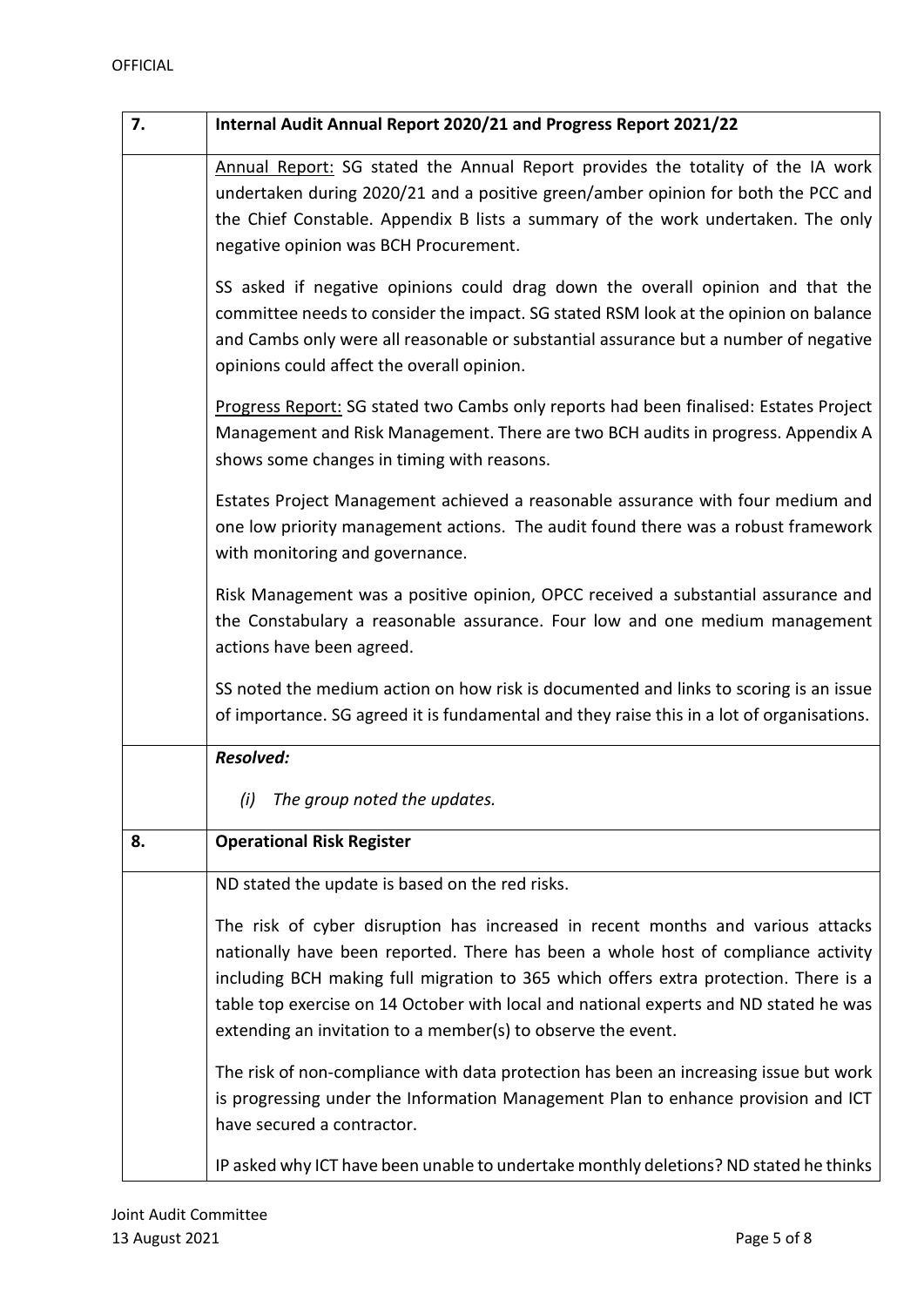it is lack of resources but will confirm.

IP stated the previous risk is also of concern, it is high risk after mitigation so what is being done to seek external help for extra mitigation? ND answered there is a whole host of work being undertaken nationally and Andy Gilks from BCH sits on these boards, this is why BCH are ahead with the 365 migration. The exact details are not immediately to hand but ND is reassured through the national lead. IP added we see a high risk and it is operating outside of our comfort zone, so we are alarmed at the lack of evidence of mitigation articulated in the risk.

LS thanked ND for the transparency and asked in terms of the Data Protection what is the scale of the risk – is it information requests and what numbers are you dealing with? ND stated he couldn't provide numbers but it is within manageable parameters.

AG commented that if the force is holding data that it shouldn't is the implication based on old systems where new systems provide better automated processes. ND stated yes now when systems are procured MOPI regulations are built into the requirements, but legacy systems are the issue plus the legislations changes frequently. AG stated the Public Sector has always had more data than required.

SS thanked ND and stated that the Committee need to bear this in mind when considering the IA Plan for 22/23.

ND continued – Occupational Health has been under pressure – this is a national and BCH issue. We have suffered a number of vacancies and added pressure from Uplift. We have outsourced some of the provision to mitigate the risk and a full plan is due in the next two weeks with prioritised recruitment.

LS stated there is also the pandemic and Mental Health (MH) problems along with safety of staff and reputational risk. ND stated there has been an increase in MH but we have maintained our psychological screening for priority areas such as child protection. One of the interview questions for recruits is about personal resilience. During the pandemic we had to scale back face to face but these are being done retrospectively.

SS stated there was a positive audit opinion a few months ago but that mentioned a backlog of referrals and what level of staff are leaving? ND stated it is practitioner level staff and the backlog is reducing.

ND continued Pension liabilities – JL has spoken about this previously. March 2022 is the new scheme start date.

CARM system we have now appointed a Programme Manager and they have drawn up a snagging list with HR and working through this at a pace.

AG stated Item 13 HMICFRS update provides details on a number of national reviews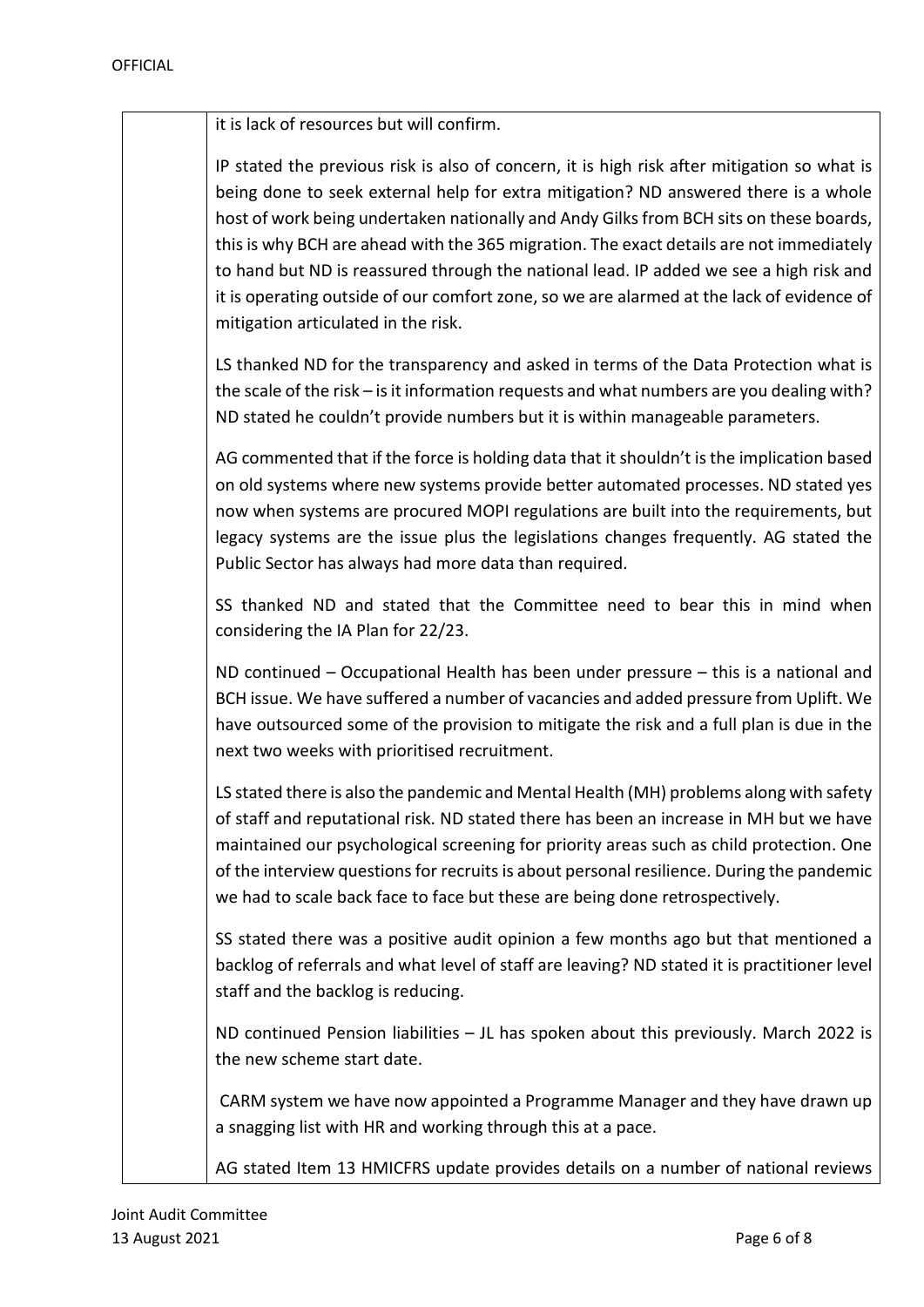|     | and in some instances the recommendations are with immediate effect and highlight                                                                                                                                                                                                                                                                                                                                                                                                                                                                                                                                                                                                                                                                                                                                                                                                                                                      |  |  |
|-----|----------------------------------------------------------------------------------------------------------------------------------------------------------------------------------------------------------------------------------------------------------------------------------------------------------------------------------------------------------------------------------------------------------------------------------------------------------------------------------------------------------------------------------------------------------------------------------------------------------------------------------------------------------------------------------------------------------------------------------------------------------------------------------------------------------------------------------------------------------------------------------------------------------------------------------------|--|--|
|     | widespread failings, but how does this link with the risk and perceived under                                                                                                                                                                                                                                                                                                                                                                                                                                                                                                                                                                                                                                                                                                                                                                                                                                                          |  |  |
|     | performance?                                                                                                                                                                                                                                                                                                                                                                                                                                                                                                                                                                                                                                                                                                                                                                                                                                                                                                                           |  |  |
|     | ND stated HMI reports stopped work during the pandemic and now a number of reports<br>have all been published. The National Police Chief Council (NPCC) have appointed a<br>national co-ordinator of behalf of policing to consider the Violence against Women &<br>Girls (VAWG) Black Lives Matter etc. There are also links to Serious & Organised Crime,<br>Race, inclusion and Diversity following the updates from the McPherson report - which<br>says we could have acted faster. An ACC has been appointed to lead an action plan.<br>AG asked if a briefing session on the wider environment and background issues would<br>be possible. ND stated that the Chief Officer Team has just presented to Senior<br>Managers from the national/political landscape with Beating Crime to local risks and<br>the focus on the corporate plan. ND stated he would be happy to run through this with<br>members at the next pre-meet. |  |  |
|     | SS stated that would be useful and provide the committee with contextual information.                                                                                                                                                                                                                                                                                                                                                                                                                                                                                                                                                                                                                                                                                                                                                                                                                                                  |  |  |
|     | <b>Resolved:</b>                                                                                                                                                                                                                                                                                                                                                                                                                                                                                                                                                                                                                                                                                                                                                                                                                                                                                                                       |  |  |
|     | (i)<br>The committee noted the reports.                                                                                                                                                                                                                                                                                                                                                                                                                                                                                                                                                                                                                                                                                                                                                                                                                                                                                                |  |  |
|     | (ii)<br>Committee member(s) to be invited as an observer to a table top exercise on<br>14 October 2021.                                                                                                                                                                                                                                                                                                                                                                                                                                                                                                                                                                                                                                                                                                                                                                                                                                |  |  |
|     | (iii)<br>ND to find out why ICT have been unable to undertake monthly deletions.                                                                                                                                                                                                                                                                                                                                                                                                                                                                                                                                                                                                                                                                                                                                                                                                                                                       |  |  |
|     | ND to provide environmental landscape briefing to JAC Members at October<br>(iv)<br>pre-meet.                                                                                                                                                                                                                                                                                                                                                                                                                                                                                                                                                                                                                                                                                                                                                                                                                                          |  |  |
| 9.  | <b>Annual Report from the Committee</b>                                                                                                                                                                                                                                                                                                                                                                                                                                                                                                                                                                                                                                                                                                                                                                                                                                                                                                |  |  |
|     | SS presented the annual report agreed by the members. The report was approved.                                                                                                                                                                                                                                                                                                                                                                                                                                                                                                                                                                                                                                                                                                                                                                                                                                                         |  |  |
|     | <b>Resolved:</b>                                                                                                                                                                                                                                                                                                                                                                                                                                                                                                                                                                                                                                                                                                                                                                                                                                                                                                                       |  |  |
|     | The committee noted the update.<br>(i)                                                                                                                                                                                                                                                                                                                                                                                                                                                                                                                                                                                                                                                                                                                                                                                                                                                                                                 |  |  |
| 10. | Summary of meeting and review of actions                                                                                                                                                                                                                                                                                                                                                                                                                                                                                                                                                                                                                                                                                                                                                                                                                                                                                               |  |  |
|     | SS stated the 7F perspective was useful. The progress of external audit provided<br>reassurance and the committee had provided helpful challenge on the operational risk<br>register.                                                                                                                                                                                                                                                                                                                                                                                                                                                                                                                                                                                                                                                                                                                                                  |  |  |
|     | The actions were all discharged as complete.                                                                                                                                                                                                                                                                                                                                                                                                                                                                                                                                                                                                                                                                                                                                                                                                                                                                                           |  |  |